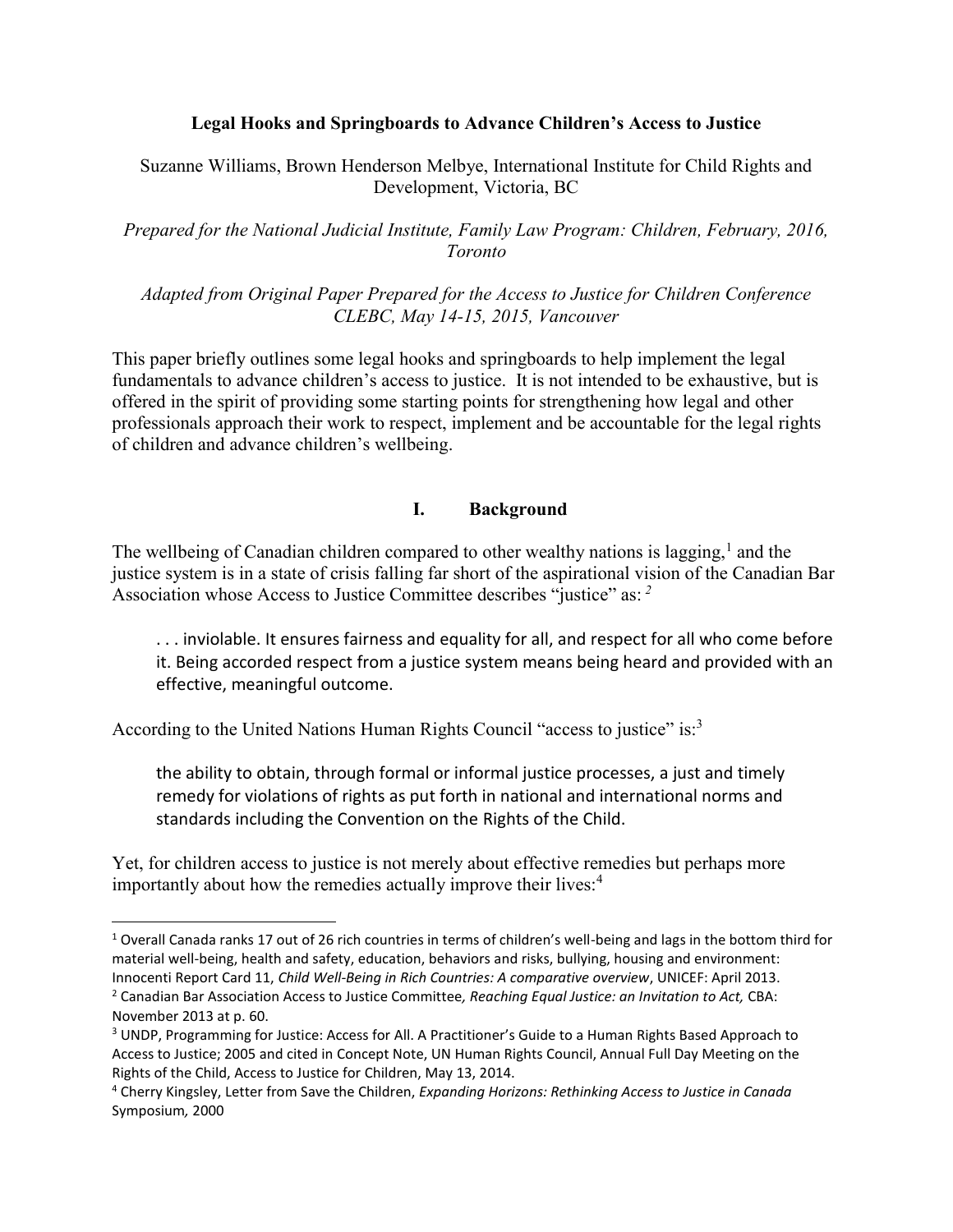Young people don't want justice to mean pain, punishment, vengeance, retribution, "making somebody suffer or pay", finger-pointing, shaming or "locking them up and throwing away the key". Most young people that I talk to want food and shelter, protection from violence and abuse, and the support necessary for education, employment, happiness and healing.

Regardless of the definition, justice, and access to it, requires an accessible and respectful process as well as meaningful outcomes that improve people's lives, including children.

In 2014 the UN Human Rights Council during its day of discussion on the rights of the child called on States Parties, including Canada, to improve children's access to justice:<sup>5</sup>

*Noting* the various barriers to children's access to justice, including lack of awareness of the rights of the child, restrictions on the initiation of or participation in proceedings, the diversity and complexity of procedures, lack of trust in the justice system, lack of training of relevant officials, de jure and de facto discrimination, certain cultural and social norms, the stigma on the children associated with certain crimes, and physical barriers,

and highlighted that access to justice occurs in formal justice processes AND informal ones:<sup>6</sup>

*Recognizes* that alternative mechanisms for solving disputes and seeking redress for violations of the rights of the child, such as diversion, restorative justice processes, mediation, conciliation, arbitration, community-based programmes, complaints mechanisms of national human rights institutions, customary and religious justice processes, or company grievance mechanisms, can provide quick, affordable and accessible remedies, and help to reintegrate the child, while stressing that such mechanisms must be based on strict compliance with international human rights standards and procedural safeguards, and be child- and gender-sensitive;

A key challenge for legal professionals and other adults in children's lives is how to best bridge the gaps between justice and children's wellbeing. First, we must take it upon ourselves to know that children have substantive legal rights, including children themselves. Second, we need to find ways of implementing this knowledge so the substantive legal rights of children are integrated into daily practice and outcomes for children. Third where the rights of children are violated or ignored we need to find ways to hold people accountable and seek remedies that are sensitive to the context and wellbeing of children.

## **II. Substantive Legal Hooks and Springboards to Implement Child Rights**

The *United Nations Convention on the Rights of the Child* ("CRC") ratified by Canada in 1991 with letters of support from all provinces and territories is the cornerstone of children's rights

l <sup>5</sup> Human Rights Council, twenty fifth session, A/HRC/25/L.10, 25 March 2014.

<sup>6</sup> *Ibid.*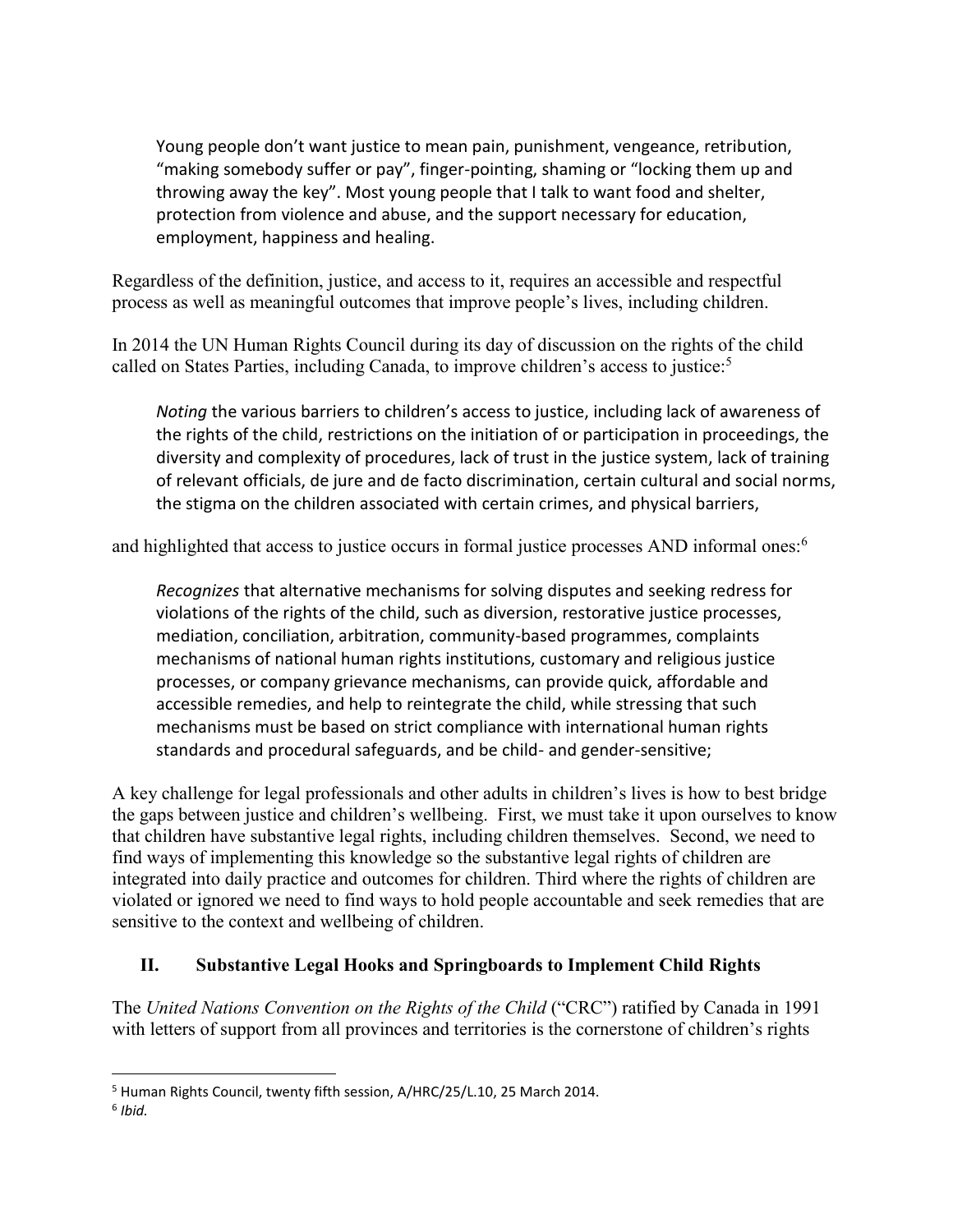worldwide.<sup>7</sup> CRC essentials and other aspects are covered in the complementary papers prepared by the Honourable Donna J. Martinson (retired) and David Dundee and provide foundational knowledge required to begin to apply child rights meaningfully.

The legal rights of children are based in international and domestic law:<sup>8</sup>

. . . all children in Canada have legal rights to be heard in all matters affecting them, including custody cases. Decisions should not be made without ensuring that those legal rights have been considered. These legal rights are based on the *United Nations Convention on the Rights of the Child,* ("the *Convention"*), and Canadian domestic law.

The following outlines "legal hooks" which expressly contemplate and support the substantive legal rights of children and "legal springboards" which also support children's substantive legal rights but are implicit. The hooks and springboards may serve as entry points from which legal and other professionals can articulate, advance and ultimately implement children's rights in formal and informal justice settings. The hooks and springboards are outlined under the following key headings: 1) International Law; 2) Domestic Law; 3) Procedural Law and Guidelines.

## **1. International Law**

*a) International Law - Legal Hooks* 

## *i. International Instruments*

Numerous international legal instruments outline the human rights of children including the CRC, *Declaration on the Rights of Indigenous Peoples* and *Convention on the Rights of Persons with Disabilities.* Countries or States Parties indicate their commitments to implement their contents through ratification.

Many international instruments are referenced in jurisprudence such as *Reference re: Section 293 of the Criminal Code of Canada*, 2011 BCSC 1588, the polygamy reference case in which the Court reviewed the following treaties to defend the constitutionality of s. 293:9

- *Convention on the Rights of the Child;*
- *International Covenant on Civil and Political Rights*;
- *International Covenant on Economic, Social and Cultural Rights;*

 $\overline{\phantom{a}}$ 

<sup>7</sup> *Convention on the Rights of the Child,* R.T. Can. 1992 No. 3; Final Report of Canada's Standing Senate Committee on Human Rights, "Children: The Silenced Citizens, Effective Implementation of Canada's International Obligations with respect to the Rights of Children", 2007: Government of Canada, pp. 7-9. Canada also ratified the Optional Protocol on the Involvement of Children in Armed Conflict in 2000, ratified the Optional Protocol on the Sale of Children, Child Prostitution and Child Pornography in 2005, but has yet to sign or ratify the Optional Protocol on a Communication Procedure for children open for signature on December 19, 2011.

<sup>8</sup> *B.J.G. v. D.L.G.*, 2010 YKSC 44, at paragraph 2.

<sup>9</sup> *Reference re: Section 293 of the Criminal Code of Canada*, 2011 BCSC 1588, see paragraphs 794 – 851 for analysis of international law (treaties, customary and comparative analysis)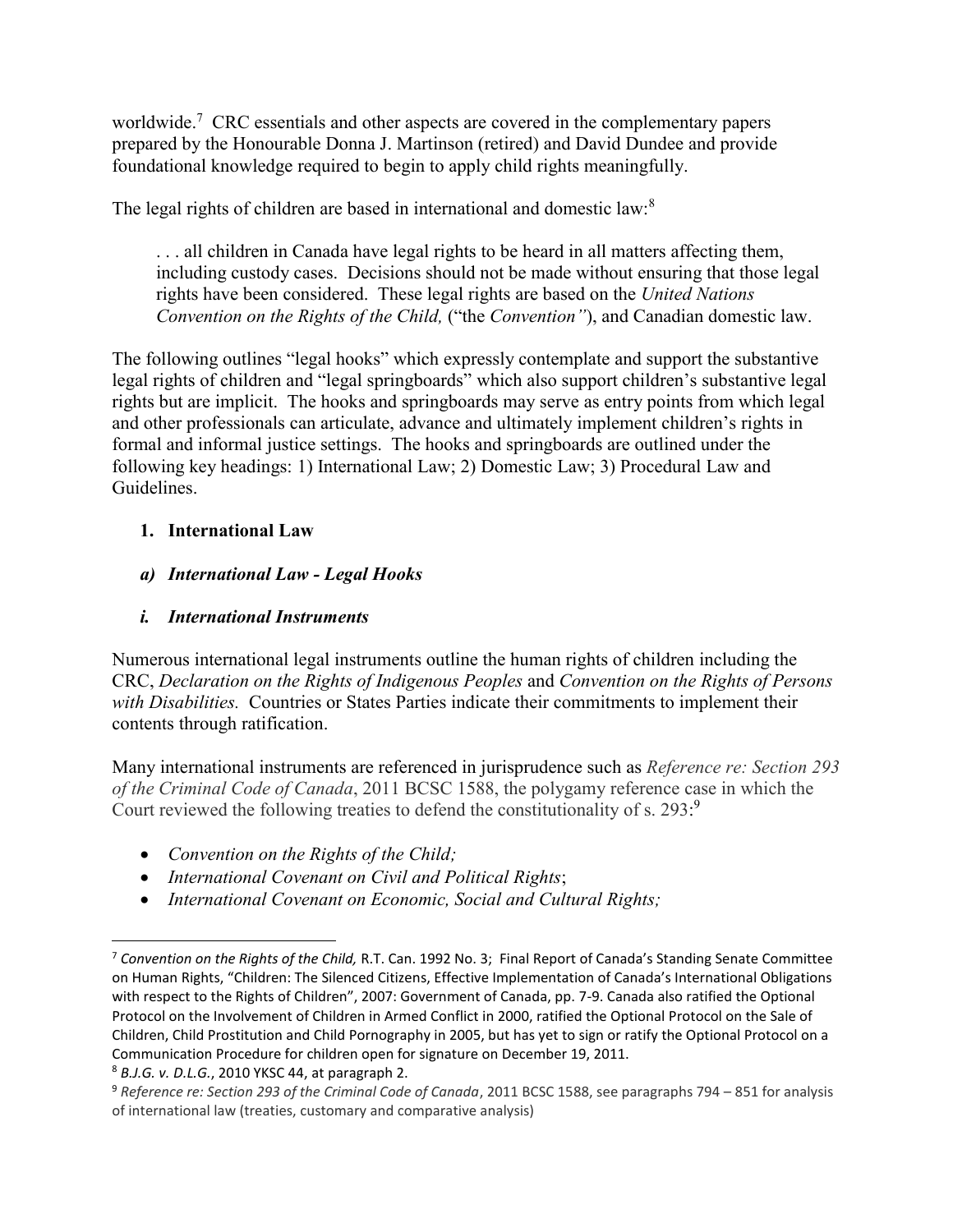*Convention on the Elimination of All Forms of Discrimination against Women,*

and then concluded:

[839] I am satisfied that the consensus of these international treaty bodies is that the practice of polygamy violates various provisions of the treaties that Canada has ratified. **As a state party, Canada has obligations to take all appropriate measures to eliminate polygamy. This includes an obligation to prevent violations of these treaties by private actors through their practice of polygyny.**

Therefore Canada has obligations as a duty bearer under ratified international treaties, and as such must take all appropriate measures to prevent treaty violations, even those perpetrated by non-state actors. By extension Canada has an obligation to prevent violations of treaties by Provinces/Territories, consistent with their support of Canada's ratification of the CRC, as well as private entities operating at arms-length.

### *ii. Baker v. Canada - A contextual approach to statutory interpretation and judicial reviews, attentive to the rights and best interests of children*

It took a decade from the time the CRC was first introduced at the UN before the Supreme Court of Canada considered it in *Baker v. Canada,* an immigration case involving a woman with Canadian-born dependent children which used the CRC to interpret s. 114(2) of the *Immigration*  Act in reviewing an immigration officer's decision.<sup>10</sup> Ms. Baker applied for an exemption from the requirement that she apply for permanent residency from outside the country. Her case was based on humanitarian and compassionate grounds due to concerns about unavailable medical treatment in her country of origin and the effect her leaving the country might have on her dependent children. The Supreme Court of Canada held that the immigration officer's decision was unreasonable because, among other things, the officer failed to give serious weight and consideration to the interests of the children:  $11$ 

. . . a reasonable exercise of power conferred by the section requires close attention to the interests and needs of children. Children's rights, and attention to their interests, are central humanitarian and compassionate values in Canadian society. Indications of children's interests as important considerations governing the manner in which H & C [humanitarian and compassionate] powers should be exercised may be found, for example, in the purposes of the Act, **in international instruments**, and in the guidelines for making H & C decisions published by the Minister herself.

The Court made it clear that values reflected in international human rights law inform the contextual approach to statutory interpretation and judicial review of government decisions, as well as the scope of the *Charter of Rights and Freedoms*. 12 Further, the CRC emphasizes the

 $\overline{\phantom{a}}$ 

<sup>10</sup> *Baker v. Canada (Minister of Citizenship and Immigration),* [1999] 2 SCR 817*.* 

<sup>11</sup> *Ibid* at 858-860.

<sup>12</sup> *Ibid.* at 861.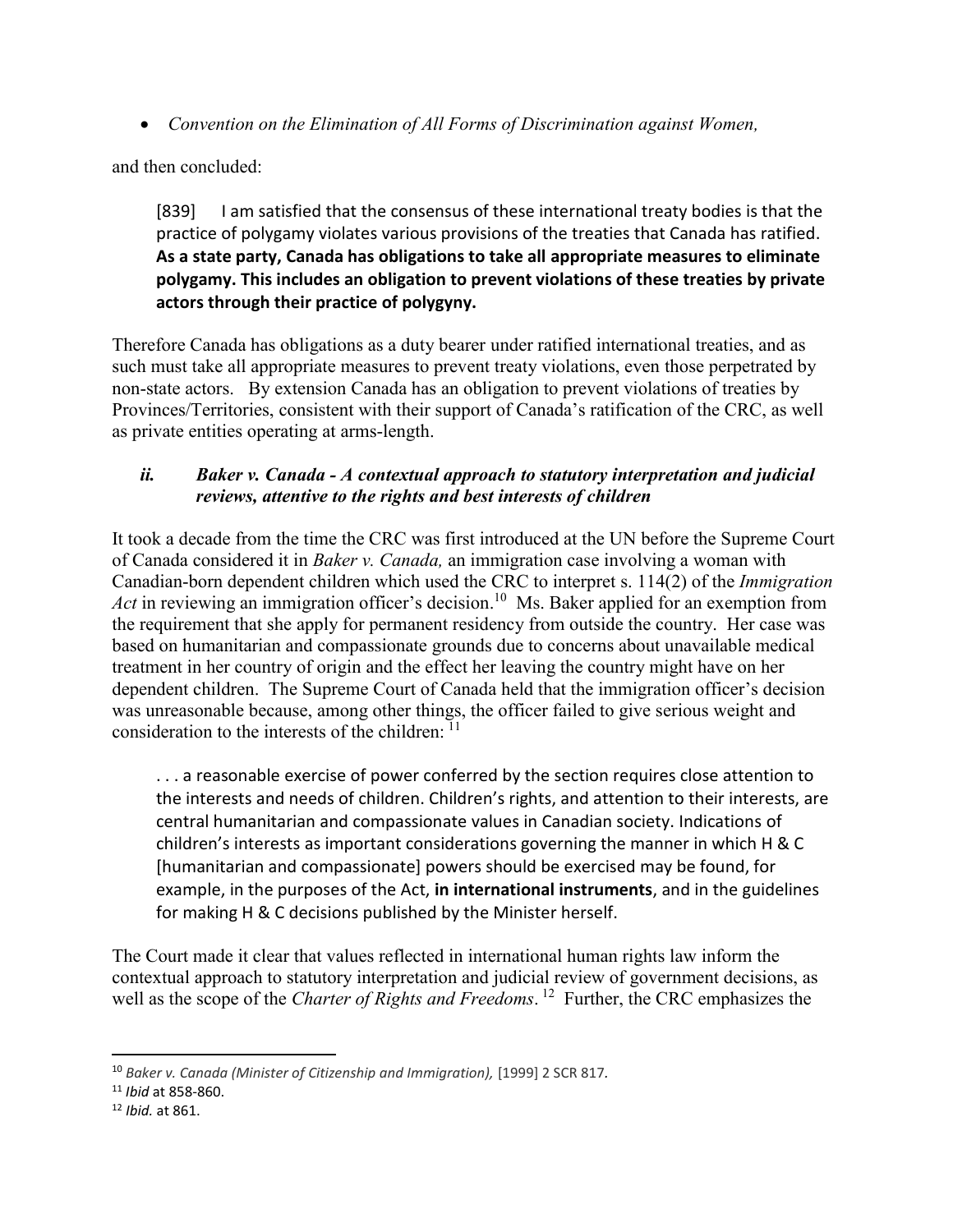importance of paying attention to the rights and interests of children when decisions are made relating to them: $13$ 

**The values and principles of the Convention recognize the importance of being attentive to the rights and best interests of children when decisions are made that relate to and affect their future.** 

Additional case law expressly supports the rights of children but the *Baker* decision was significant as one of the first cases where the Supreme Court of Canada considered the CRC.

## *b) International Law - Springboards*

Additional international documents that can serve as springboards include:

- Concluding Observations regarding Canada's implementation of its international commitments such as those contained in the CRC and its Optional Protocols [http://tbinternet.ohchr.org/\\_layouts/treatybodyexternal/TBSearch.aspx?Lang=en&Treaty](http://tbinternet.ohchr.org/_layouts/treatybodyexternal/TBSearch.aspx?Lang=en&TreatyID=5&TreatyID=10&TreatyID=11&DocTypeID=29&DocTypeCategoryID=4) [ID=5&TreatyID=10&TreatyID=11&DocTypeID=29&DocTypeCategoryID=4](http://tbinternet.ohchr.org/_layouts/treatybodyexternal/TBSearch.aspx?Lang=en&TreatyID=5&TreatyID=10&TreatyID=11&DocTypeID=29&DocTypeCategoryID=4)
- General Comments which aid in the interpretation of specific provisions of international legal instruments such as the CRC [http://tbinternet.ohchr.org/\\_layouts/treatybodyexternal/TBSearch.aspx?Lang=en&Treaty](http://tbinternet.ohchr.org/_layouts/treatybodyexternal/TBSearch.aspx?Lang=en&TreatyID=5&DocTypeID=11) [ID=5&DocTypeID=11](http://tbinternet.ohchr.org/_layouts/treatybodyexternal/TBSearch.aspx?Lang=en&TreatyID=5&DocTypeID=11)
- Jurisprudence from regional mechanisms such as the European Court of Human Rights and Inter-American Court of Human Rights
- An online database of treaty body case law for ideas on crafting or shaping legal arguments based on other jurisdictions -<http://juris.ohchr.org/>

## **2. Domestic Law**

**a) Domestic Law – Legal Hooks** 

## *i. The Charter*

Many, if not most, cases involving the CRC and child rights before the Supreme Court of Canada have involved the *Charter*. While several earlier *Charter* decisions rendered by the Supreme Court majority do not necessarily bolster children's *Charter* rights in the result such as *Sharpe* and *Auton*, it is helpful to consider them to understand potential barriers that may have to be overcome in a future *Charter* challenge.

 $\overline{\phantom{a}}$ <sup>13</sup> *Ibid.*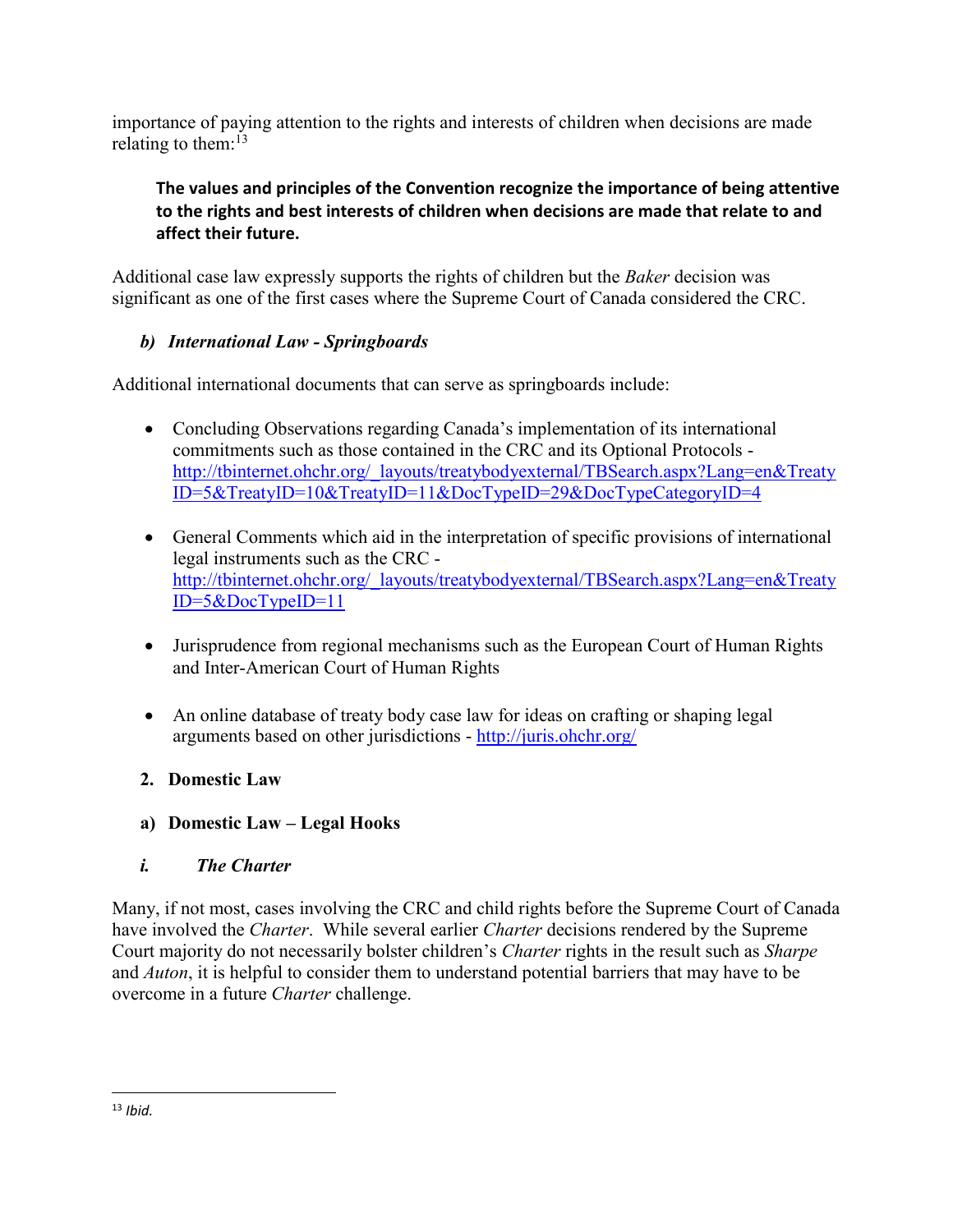In 2001 the Supreme Court of Canada considered the CRC in the context of a constitutional challenge to s.163 of the *Criminal Code of Canada* that criminalized possession of child pornography *R v. Sharpe*.<sup>14</sup> The Court framed the competing principles in the case as follows:<sup>15</sup>

On the one hand stands the right of free expression  $-$  a right fundamental to the liberty of each Canadian and our democratic society. On the other stands the conviction that the possession of child pornography must be forbidden to prevent harm to children.

Mr. Sharpe did not argue that preventing harm to children could never curb freedom of expression, but rather that the provision in question was overbroad because it caught material that posed no harm to children.<sup>16</sup> In a six to three decision the majority of the Supreme Court of Canada found the section constitutional provided it was read to include two exceptions pertaining to self-created and legal material held for personal use that in the Court's view raised little or no risk of harm to children. The majority's reasons were grounded in a contextual approach to statutory interpretation that did not consider the rights of children as protected in international instruments such as the CRC. On the contrary, in concluding that s. 163 was constitutional without exception the dissenting judgment quoted the CRC and international instruments extensively noting that: <sup>17</sup>

. . . international law is rife with instruments that emphasize the protection of children.

The narrow contextual approach underlying the Court's majority decision in *Sharpe* compared to the broader view to child protection taken by the Court's minority seems to emphasize the value and importance of considering the CRC and other international instruments to guarantee the rights and protection of children in jurisprudence.

In 2004 the Supreme Court of Canada rendered its decision in *Auton* where the petitioners named were infants with autism who, with the assistance of their parents as litigation guardians, claimed the provincial government's failure to fund applied behavioral therapy violated their equality rights under the *Charter*. <sup>18</sup> The unequal treatment rested in the fact that non-disabled children or adults received mental health services funded by the Province while autistic children were denied the applied behavioral therapy even though the Province acknowledged the importance of early intervention, diagnosis and treatment for autism. The trial judge and British Columbia Court of Appeal both found the Province violated the children's equality rights, but the Supreme Court of Canada disagreed holding that there was no violation because the Province was only required under the applicable legislation to fund core services provided by medical practitioners and this did not include the services in issue.<sup>19</sup> The Court referenced the importance of looking at equality issues substantively and contextually in its reasons but it did not draw on the CRC to assist. Its equality analysis hinged on whether the service was a benefit provided by law, and whether an appropriate comparator group received unequal treatment to their benefit. It is

 $\overline{a}$ 

<sup>14</sup> *R v. Sharpe* [2001] 1 S.C.R. 45; *Criminal Code, R.S.C. 1985, c. C-46, s. 163.1(4).*

<sup>15</sup> *Ibid*. paragraph 29.

<sup>16</sup> *Ibid.* paragraph 30.

<sup>17</sup> *Ibid. paragraph 178.* 

<sup>18</sup> *Auton (Guardian ad litem of) v. British Columbia (Attorney General),* 2004 SCC 78

<sup>19</sup> *Ibid.; Canada Health Act*, R.S.C. 1985, c. C-6; *Medical Protection Act*, R.S.B.C. 1996, c. 286.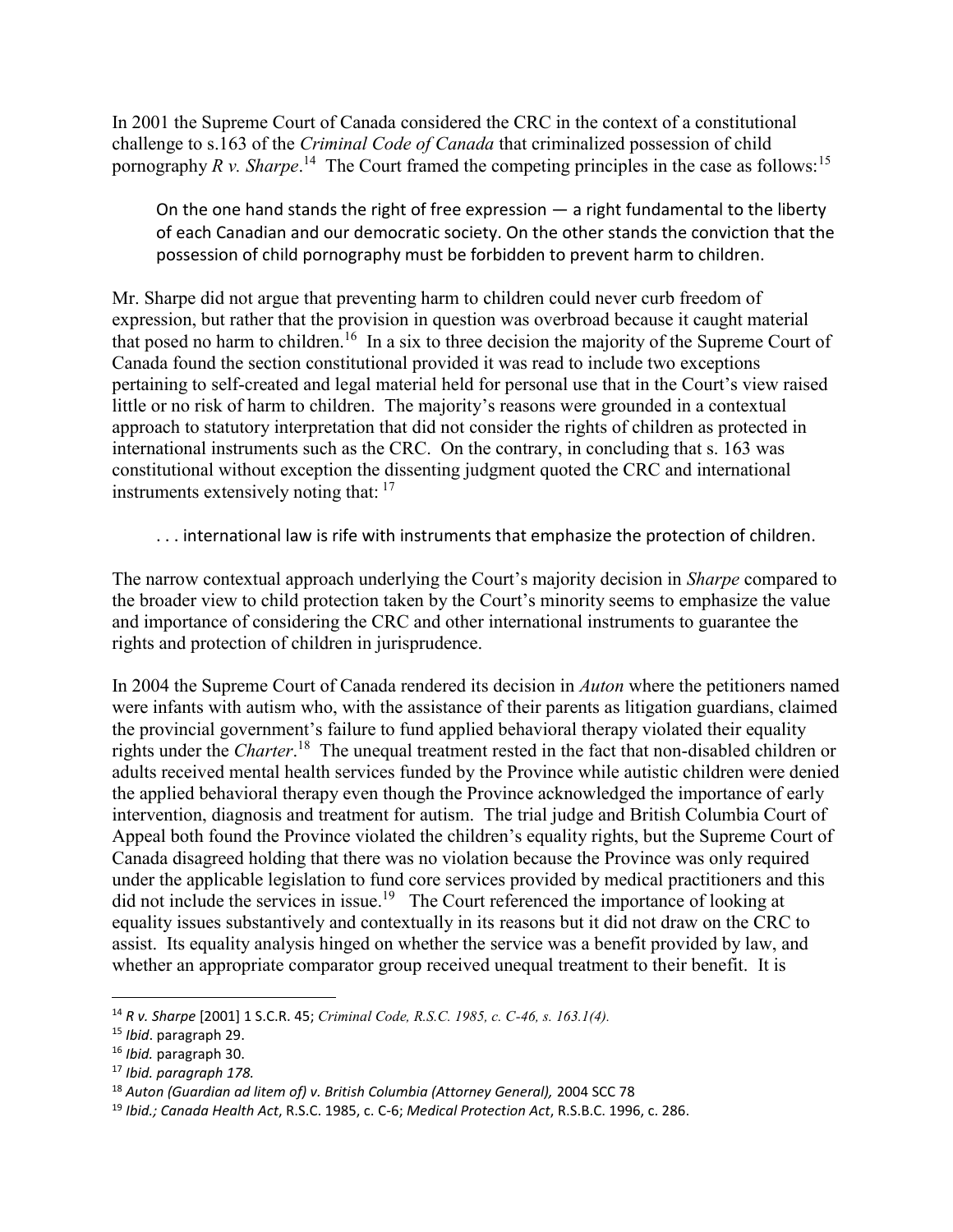noteworthy that a similar argument raised by Canada that Aboriginal children on reserve should not be compared to children living off reserve was rejected by the Canadian Human Rights Tribunal with respect to a First Nations Child Welfare Complaint (Docket: T1340/7708).<sup>20</sup>

In 2009 the Supreme Court of Canada considered *A.C. v. Manitoba (Director of Child and Family Services)*, a case involving apprehension of an almost 15 year old girl who suffered gastrointestinal bleeding caused by Crohn's disease when she refused a blood transfusion as a Jehovah's Witness. <sup>21</sup> Section 25(8) of the Manitoba *[Child and Family Services Act](http://www.canlii.org/en/mb/laws/stat/ccsm-c-c80/latest/ccsm-c-c80.html)* enabled the Court to authorize treatment that it considered to be in the child's best interests and s. 25(9) presumed that the best interests of a child 16 or over was most effectively promoted by allowing the child's views to be determinative, unless it could be shown that the child did not understand the decision or appreciate its consequences. The following provisions of the *Charter* were raised: s. 2(a) (conscience and religion), s. 7 (life, liberty and security of the person and no deprivation of these unless in accordance with the principles of fundamental justice), and s. 15(1) (equality). The Court reviewed the common law for adults, the common law for minors, other jurisdictions, and the academic literature in concluding that the legislation led to: $^{22}$ 

. . . an interpretive approach to "best interests" that is consistent with international standards, developments in the common law, and the reality of childhood and child protection.

The Court found the legislative provisions constitutional and took the view that while the evolving and contextual nature of maturity makes it difficult to define: $^{23}$ 

the right of mature adolescents not to be unfairly deprived of their medical decisionmaking autonomy means the assessment must be undertaken with respect and rigour.

To this end, the Court offered several questions not as a formula but as examples to assist others in assessing the extent to which a child's wishes reflect true, stable and independent choices. The Court concluded:<sup>24</sup>

. . . I agree with A.C. that it is inherently arbitrary to deprive an adolescent under the age of 16 of the opportunity to demonstrate sufficient maturity when he or she is under the care of the state. It is my view, however, that the "best interests" test referred to in s. 25(8) of the Act, properly interpreted, provides that a young person is entitled to a degree of decisional autonomy commensurate with his or her maturity.

<sup>&</sup>lt;sup>20</sup> First Nations Child and Family Caring Society of Canada et al v. Attorney General of Canada (representing the *Minister of Indian Affairs and Northern Development)*, Canadian Human Rights Tribunal, File No. T 1340/7008. Canada raised this argument in an attempt to dispense with the case on a technicality prior to the full hearing. The complaint was referred by the Commission to the Canadian Human Rights Tribunal in 2008 and the Tribunal's decision is expected in 2015.

<sup>21</sup> *A. C. v. Manitoba (Director of Child and Family Services),* 2009 SCC 30, [2009] 2 S.C.R. 181

<sup>22</sup> *Ibid.* paragraph 80.

<sup>23</sup> *Ibid.* paragraph 96

<sup>24</sup> *Ibid.* paragraph 114.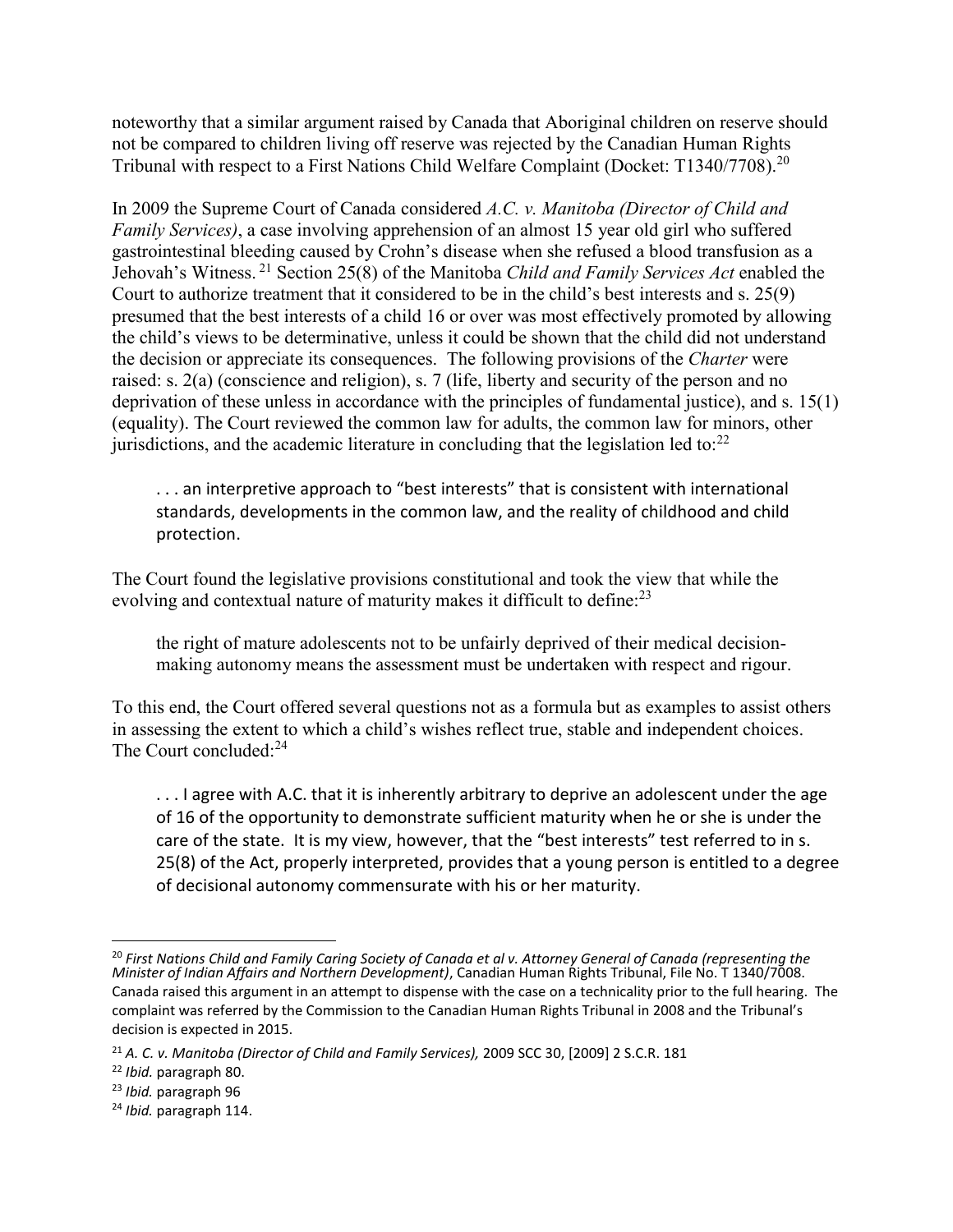Section 35 of the *Charter* has yet to be considered by the Supreme Court of Canada in the context of children, and in particular how aboriginal rights may protect or otherwise benefit aboriginal children today given a practice, custom or tradition integral to a particular aboriginal group that protected children at the time of contact with the Europeans.<sup>25</sup>

# *ii. Legislation with express provisions*

The CRC, or some of its contents, is expressly referenced in certain laws at provincial/territorial and federal levels. However, no comprehensive legal framework exists to ensure the CRC is applied automatically or consistently to all cases involving Canadian children, or to all jurisdictions across Canada.<sup>26</sup> Nevertheless, there are examples of express provisions in domestic statutes that recognize the legal rights of children and can be used as a hook for implementation such as:

British Columbia *- Child Family Community Services Act* 

**70** (1) Children in care have the following rights:

(a) to be fed, clothed and nurtured according to community standards and to be given the same quality of care as other children in the placement;

(b) to be informed about their plans of care;

(c) to be consulted and to express their views, according to their abilities, about significant decisions affecting them;

(d) to reasonable privacy and to possession of their personal belongings;

(e) to be free from corporal punishment;

(f) to be informed of the standard of behaviour expected by their caregivers or prospective adoptive parents and of the consequences of not meeting the expectations of their caregivers or prospective adoptive parents, as applicable; (g) to receive medical and dental care when required;

(h) to participate in social and recreational activities if available and appropriate and according to their abilities and interests;

(i) to receive the religious instruction and to participate in the religious activities of their choice;

(j) to receive guidance and encouragement to maintain their cultural heritage;

(k) to be provided with an interpreter if language or disability is a barrier to consulting with them on decisions affecting their custody or care;

(l) to privacy during discussions with members of their families, subject to subsection (2);

(m) to privacy during discussions with a lawyer, the representative or a person employed or retained by the representative under the *[Representative for Children](http://www.canlii.org/en/bc/laws/stat/sbc-2006-c-29/latest/sbc-2006-c-29.html)* 

 $\overline{a}$ 

<sup>25</sup> *R. v. Van der Peet*, [1996] 2 SCR 507, 1996 CanLII 216 (SCC).

<sup>&</sup>lt;sup>26</sup> CRC/C/CAN/CO/3-4, 6 December 2012; In addition to no comprehensive legal framework, no office such as a national children's commissioner exists to encourage coordination or consistency in applying children's rights across the country;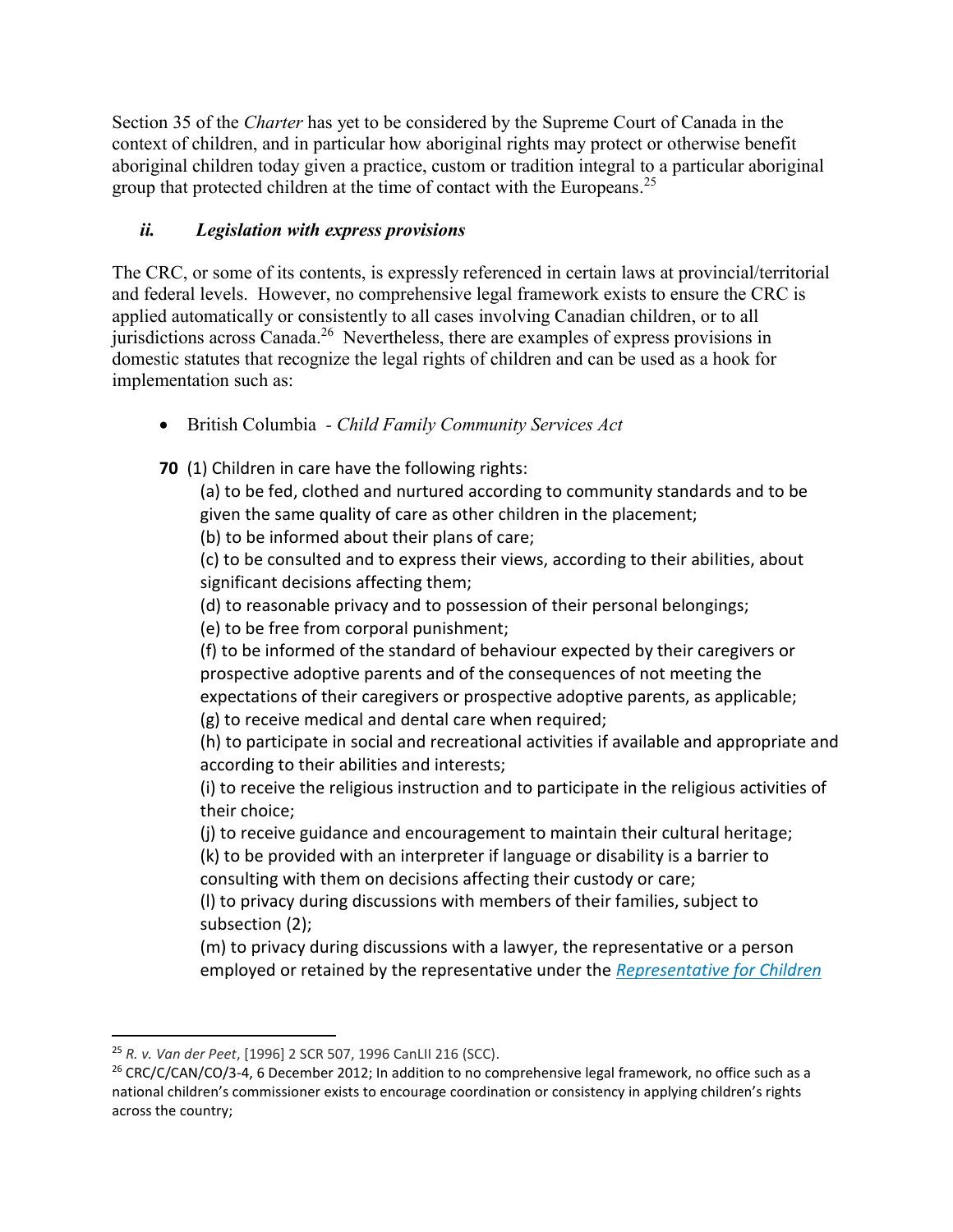*[and Youth Act](http://www.canlii.org/en/bc/laws/stat/sbc-2006-c-29/latest/sbc-2006-c-29.html)*, the Ombudsperson, a member of the Legislative Assembly or a member of Parliament;

(n) to be informed about and to be assisted in contacting the representative under the *[Representative for Children and Youth Act](http://www.canlii.org/en/bc/laws/stat/sbc-2006-c-29/latest/sbc-2006-c-29.html)*, or the Ombudsperson;

(o) to be informed of their rights, and the procedures available for enforcing their rights, under

(i) this Act, or

(ii) the *[Freedom of Information and Protection of Privacy Act](http://www.canlii.org/en/bc/laws/stat/rsbc-1996-c-165/latest/rsbc-1996-c-165.html)*.

(2) A child who is removed under Part 3 is entitled to exercise the rights in subsection (1) (l), subject to any court order made after the court has had an opportunity to consider the question of access to the child.

(3) This section, except with respect to the Representative for Children and Youth as set out in subsection  $(1)$  (m) and  $(n)$ , does not apply toa child who is in a place of confinement.

Alberta - *Protection of Children Abusing Drugs Act, SA 2005, c P-27.5*

# Confinement in protective safe house

**4** If a child is confined in a protective safe house pursuant to a protection order, the director of the protective safe house must at the beginning of the period of confinement

- (a) give the child a request for review form provided for in the regulations,
- (b) give the child a copy of the order,
- (c) provide the child with a written explanation of
	- (i) the child's right to ask the Court to review the order, and
	- (ii) the child's right to contact a lawyer, ,

(d) explain the Court order and the information referred to in clause (c) to the child orally in a way that the director believes the child is likely to understand, and

(e) give the child the telephone number of the Legal Aid Society of Alberta in writing.

## Review of protection order

4.1 (1) An application to the Court for a review of a protection order may be made by

- (a) the child who is the subject of the order,
- (d) any other person, with the permission of the Court.
- (3) The applicant must give notice of the application for review to the following:
	- (a) the child who is the subject of the protection order,
- *Youth Criminal Justice Act* preamble:

WHEREAS Canada is a party to the United Nations Convention on the Rights of the Child and recognizes that young persons have rights and freedoms, including those stated in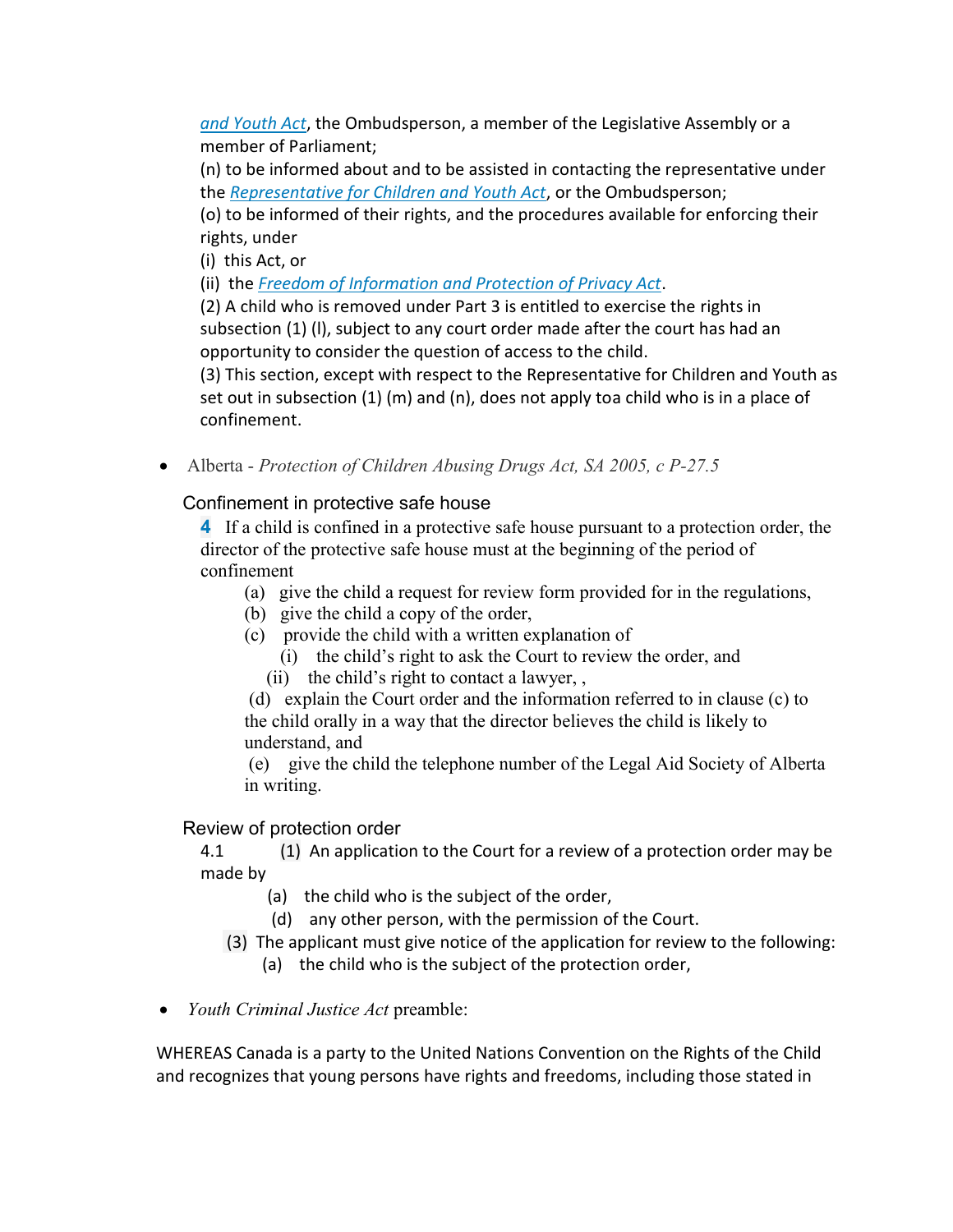the *Canadian Charter of Rights and Freedoms* and the *Canadian Bill of Rights*, and have special guarantees of their rights and freedoms;

This express CRC reference in the preamble has been used by the Supreme Court of Canada to inform the YCJA's application to young people: $27$ 

Turning first to the preamble, there are two parts that demonstrate that the Act is aimed at restricting the use of custody for young persons. First, there is the part of the preamble that states that "Canada is a party to the United Nations Convention on the Rights of the Child and recognizes that young persons have rights and freedoms, including those stated in the *[Canadian Charter of Rights and Freedoms](http://www.canlii.org/en/ca/laws/stat/schedule-b-to-the-canada-act-1982-uk-1982-c-11/latest/schedule-b-to-the-canada-act-1982-uk-1982-c-11.html)* and the *Canadian Bill of Rights*, and have special guarantees of their rights and freedoms". This reference to the *Convention on the Rights of the Child*, Can. T.S. 1992 No. 3, is important because art. 37(b) of the Convention provides that:

No child shall be deprived of his or her liberty unlawfully or arbitrarily. The arrest, detention or imprisonment of a child shall be in conformity with the law and shall be used only as a measure of last resort and for the shortest appropriate period of time;

### **b) Domestic Law – Springboards**

 $\overline{\phantom{a}}$ 

### *i. Legislative Interpretation that presumes respect for children's rights*

While legal instruments such as the CRC are neither incorporated directly into Canada's constitution or laws, nor automatically enforceable,<sup>28</sup> there is a presumption that the legislation enacted by Canada's federal parliament and provincial and territorial legislatures respect the rights and values set out in the CRC:<sup>29</sup>

Canada has chosen not to incorporate the provisions of the *Convention* directly into domestic law because it takes the position that Canadian domestic law complies with the *Convention.* That is because **Canadian jurisprudence provides that in interpreting domestic statutes, Parliament and provincial legislatures are presumed to respect the rights and values set out in the** *Convention***.**

This approach has been taken in administrative decision making as well as cases before the courts. For example, a July 14, 2010 Report by a Nova Scotia Review Officer (FI-08-107) which reviewed whether the Department of Community Services properly withheld portions of the Record in accordance with the *Freedom of Information and Protection of Privacy Act* from

<sup>27</sup> R. v. C.D.; R. v. C.D.K., [2005] 3 SCR 668, 2005 SCC 78 at para 35; Also, R. *v.* D.B., [2008] 2 S.C.R. 3, 2008 SCC 25. <sup>28</sup> Note that Canada uses a dualist model of ratification, and its ratification included reservations to CRC Articles 21 and 37(c); Final Report of Canada's Standing Senate Committee on Human Rights, "Children: The Silenced Citizens, Effective Implementation of Canada's International Obligations with respect to the Rights of Children", 2007: Government of Canada, pp. 7-9.

<sup>29</sup> *B.J.G. v. D.L.G.*, 2010 YKSC 44, at paragraph 5; for further authority on the presumption see *Pushpanathan* v. *Canada*, [1998] 1 S.C.R. 982.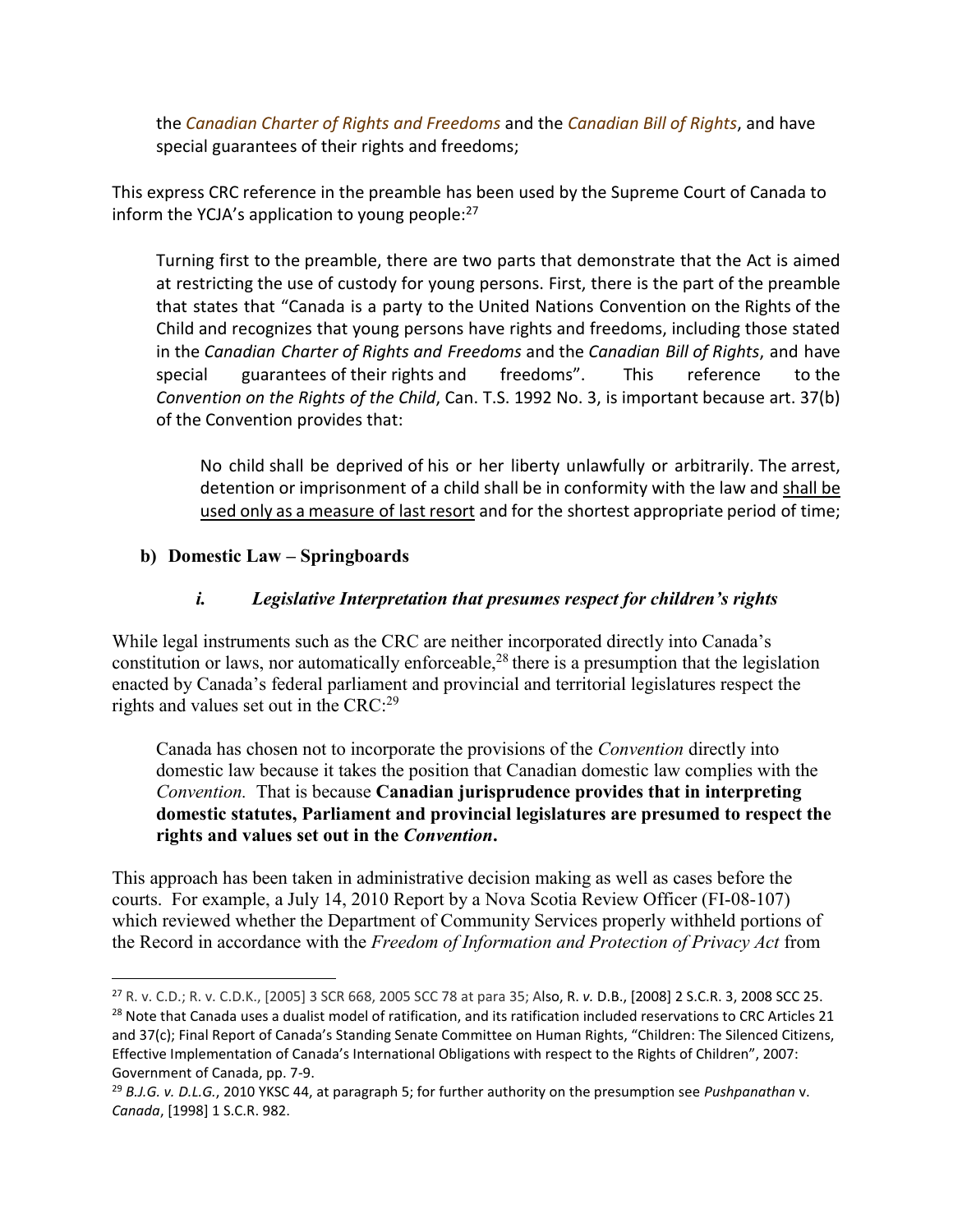an adult who had previously been in care, and determined that the information should be fully disclosed, expressly refers to the rights and best interests of the child in her findings:

The best interests of the child is the paramount consideration in matters involving child protection, which test is reflected in the *United Nations Convention on the Rights of the Child,* and the Nova Scotia *Community and Family Services Act.* Every child has the right to information about family, both foster and biological. The key principle under protection legislation is best interests. I find that in most instances, the best interests of children are served by access to information about their complete family history.

## *ii. Contextual Approach to Legislative Interpretation that requires a consideration of children's rights and well-being within the broader political, social and historical context*

As noted in the international law section above, *Baker* upheld the contextual approach to legislative interpretation and judicial review of government decisions where child rights are at stake. This approach to statutory interpretation, which permits an examination of the broader political, social and historical context, has been applied by the Supreme Court of Canada to support the rights of children in other cases as well. For example, in *R. v. L. (D.O.)*, [1993] 4 S.C.R. 419 where the constitutionality of s. 715.1 of the *Criminal Code* permitting videotaped evidence of a child victim of sexual abuse was in issue, the Court upheld the provision on the basis that it responded to the dominance and power which adults, by virtue of their age, have over children, that it makes participation in the criminal justice system less stressful and traumatic for young people, and also aids in the preservation of evidence and the discovery of truth.

## *iii. Principles of fundamental justice – presumptions flowing from children's heightened vulnerability*

In 2004 the Supreme Court of Canada rendered its decision in *Canadian Foundation for Children, Youth and the Law v. Canada (Attorney General***) ("***Children's Foundation")*, also known as Canada's "spanking case", which included consideration of whether best interests of the child is a principle of fundamental justice. <sup>30</sup> The case involved a constitutional challenge of s. 43 of the *Criminal Code* which justified a reasonable use of force by a parent or teacher against a child for corrective or educational purposes. Decisions were rendered by a majority of the Court as well as by three additional dissenting judges, perhaps reflecting the diverse and evolving perspectives of Canadians on the subject matter of children's place within the family.

The majority of the Court ruled that while the best interests of the child is a legal principle in domestic and international law, it is not a principle of fundamental justice because it is not fundamental to society's notion of justice. The majority relied in part on the wording of Article 3 of the CRC noting that the best interests of the child are "a" primary consideration, not "the" primary consideration and thus may be subordinated to other concerns in appropriate contexts.<sup>31</sup> The majority also referenced Articles 5, 19(1) and 37(a) of the CRC and other international

l <sup>30</sup> *Canadian Foundation for Children and the Law v. Canada (Attorney General)* [2004] 1 S.C.R. 76.

<sup>31</sup> *Ibid,* paragraphs 9-12.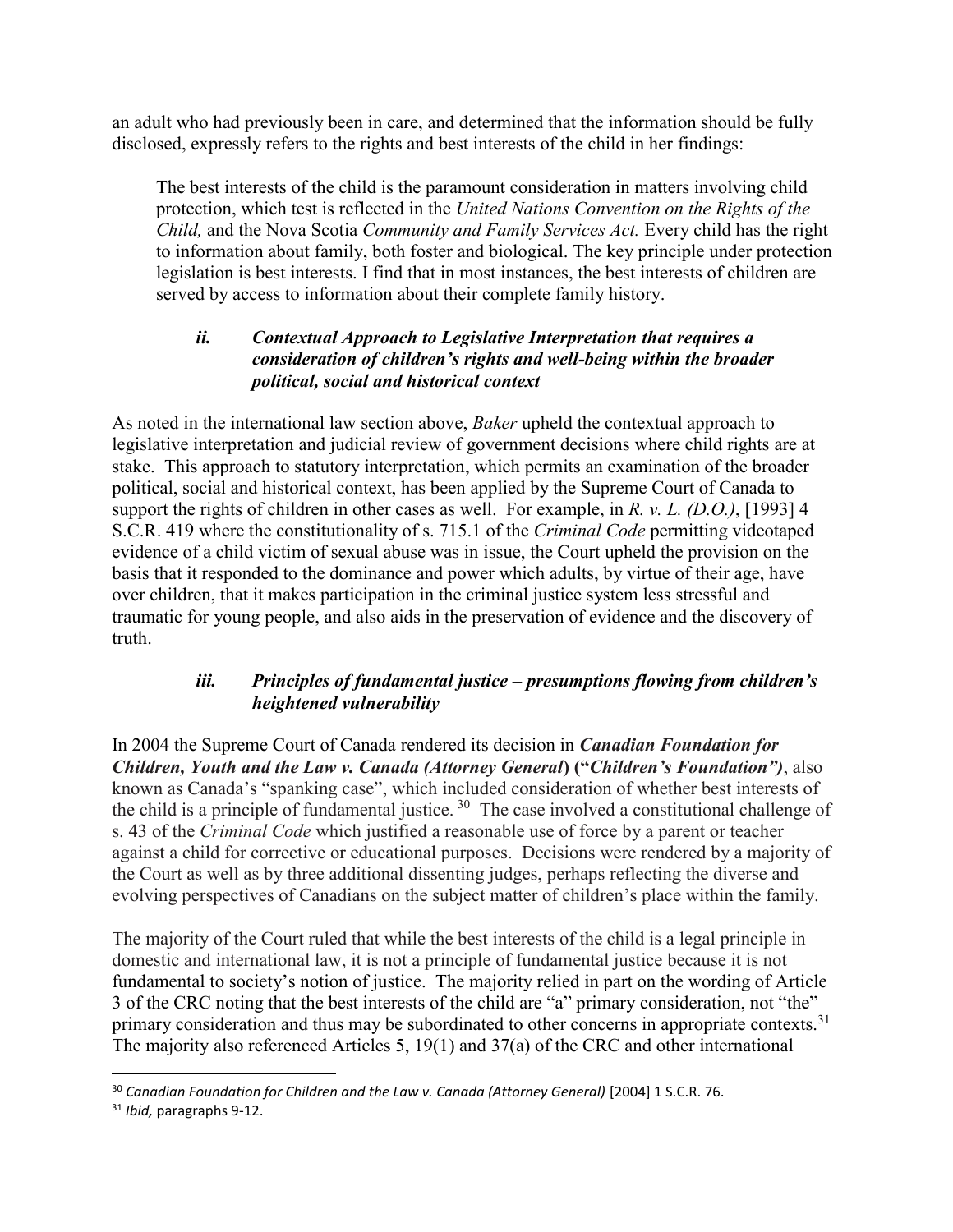human rights instruments but took an extremely narrow interpretation of these in deciding that they did not explicitly ban the use of corporal punishment.<sup>32</sup> Further, the majority went on to describe when the use of force was justified, for example for a child between the ages of 2 and 12 and only when the force was applied by a parent, and underscored the primacy of keeping the family in tact over protecting the dignity of the child:<sup>33</sup>

The decision not to criminalize such conduct is not grounded in devaluation of the child, but in a concern that to do so risks ruining lives and breaking up families — a burden that in large part would be borne by children and outweigh any benefit derived from applying the criminal process.

Arbour J. in her dissenting opinion which found s. 43 unconstitutional, suggested the majority judgment was tantamount to rewriting the provision:<sup>34</sup>

... it is useful to note how much work must go into making the provision constitutionally sound and sufficiently precise: (1) the word "child" must be construed as including children only over age 2 and younger than teenage years; (2) parts of the body must be excluded; (3) implements must be prohibited; (4) the nature of the offence calling for correction is deemed not a relevant contextual consideration; (5) teachers are prohibited from utilizing corporal punishment; and (6) the use of force that causes injury that is neither transient nor trifling (assault causing bodily harm) is prohibited (it seems even if the force is used by way of restraint). At some point, in an effort to give sufficient precision to provide notice and constrain discretion in enforcement, mere interpretation ends and an entirely new provision is drafted.

Four years later in **R.** *v.* **D.B., [2008] 2 S.C.R. 3, 2008 SCC 25** the Court considered whether deprivation of a young person's liberty was in accordance with the principles of fundamental justice within the meaning of s. 7 of the *Charter,* and in particular recognized that young people are entitled to a presumption of diminished moral blameworthiness or culpability flowing from the fact that, because of their age, they have heightened vulnerability, less maturity and a reduced capacity for moral judgment. The Court held that this presumption is a legal principle given the legislative history leading to the YCJA, and finds expression in Canada's international commitments, in particular the UN Convention on the Rights of the Child. Among other things the Court noted that the principle is fundamental to the operation of a fair legal system, and can be identified with sufficient precision to yield a manageable standard against which to measure deprivations of life, liberty or security of the person. It has been administered and applied to proceedings against young people for decades in this country.

It is possible that the *Children's Foundation* case would be decided differently today as Canadians' views of children and their rights evolve, and newer law such as the *Family Law Act* 

 $\overline{\phantom{a}}$ 

<sup>32</sup> *Ibid.*, paragraphs 32-34.

<sup>33</sup> *Ibid.* paragraph 62.

<sup>34</sup> *Ibid.* paragraph 190.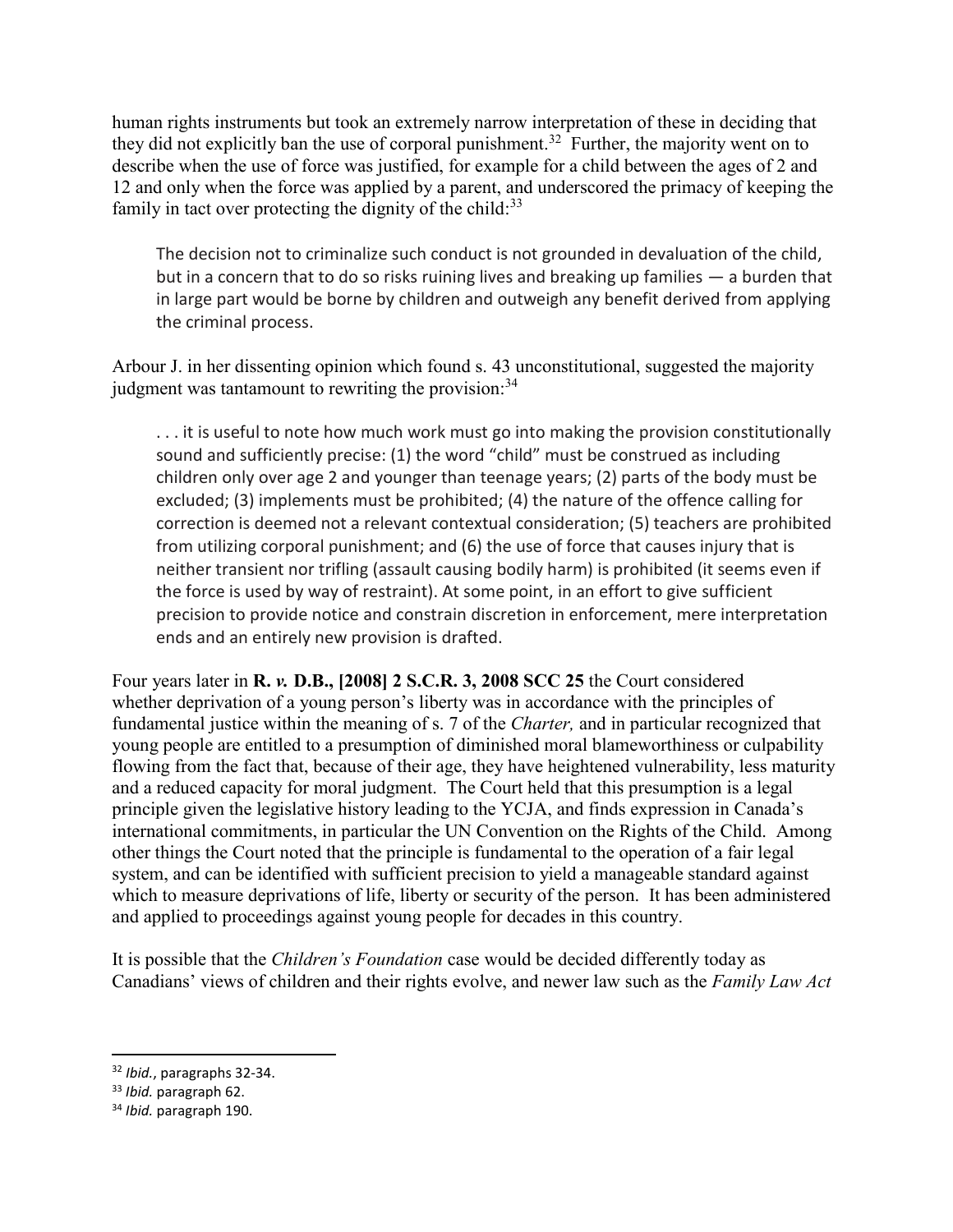in British Columbia that has the best interests of the child as the only consideration in making determinations about guardianship, parenting arrangements or contact with a child is in effect.<sup>35</sup>

See also David Dundee's CLEBC paper for points on principles of natural justice.

# *iv. Minority Decisions*

As time passes and public discourse evolves to include more references to the rights of children the reasoning contained in minority decisions, such as in *Sharpe* and *The Children's Foundation Case* referenced above, may prove to be of great value as the Courts have been known to revisit prior case law decisions.

# *v. Contracts and other legal instruments*

A wide range of contracts and other legal instruments are entered daily and affect or involve children. For example, agreements for entering into informal justice decision making such as mediation, and agreements entered into to benefit communities such as Impact Benefit Agreements in the context of resource development affecting aboriginal communities provide opportunities to include and uphold the rights and wellbeing of children, both in their drafting of content and outcomes as well as with respect to processes used in their implementation.

# *vi. Policy and public documents and statements*

Depending on context there may be policies of governments or organizations, codes of conduct for professionals and others working with children, achievement contracts in the case of education etc to consider in furthering the rights and well-being of children. The Senate Standing Committee on Human Rights has produced several reports taking a child rights-based approach, including its work on Canada's obligations under the CRC.

# **III. Procedure and Practice Guidelines**

In October 2012 the United Nations Committee on the Rights of the Child reviewed Canada's performance on respecting children's views and stated:**<sup>36</sup>**

36. The Committee welcomes the State party's Yukon Supreme Court decision in 2010 which ruled that all children have the right to be heard in custody cases. Nevertheless, the Committee is concerned that there are inadequate mechanisms for facilitating meaningful and empowered child participation in legal, policy, environmental issues, and administrative processes that impact children.

Mechanisms to facilitate children's meaningful and empowered access to Canadian courts and other justice decision-making mechanisms remain inadequate, leaving Canadian children with a

 $\overline{a}$ 

<sup>35</sup> Senate Report, *Supra* note 7; s. 37, BC *Family Law Act*.

<sup>&</sup>lt;sup>36</sup> Committee on the Rights of the Child, CRC/C/CAN/CO/3-4, Concluding observations on the combined third and fourth periodic report of Canada, adopted by the Committee at its sixty-first session (17 September – 5 October 2012), paragraphs 36-37.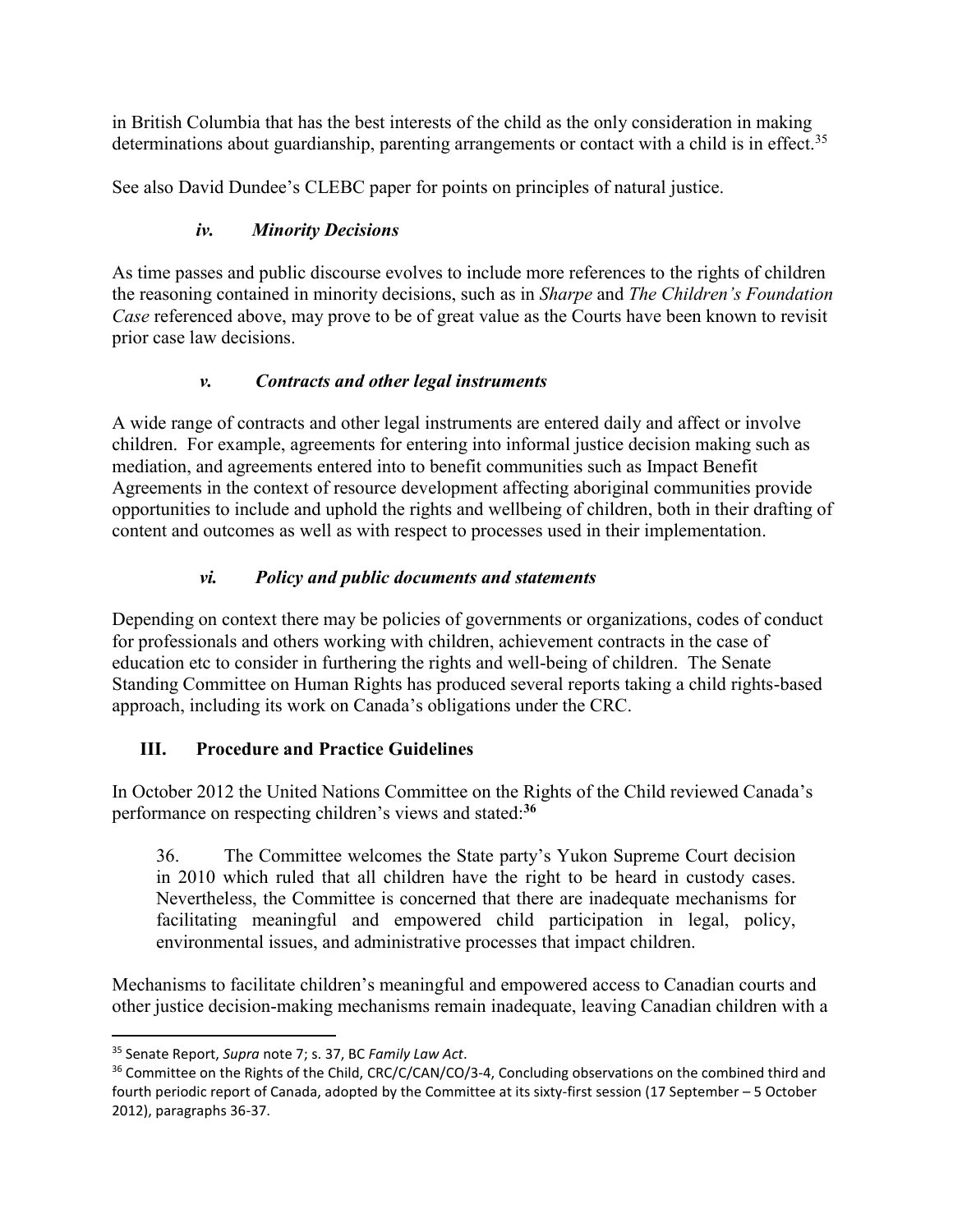patchwork of laws and services.<sup>37</sup> Indeed, whether a mechanism is available to a child is dependent on factors such as: subject matter; and the child's place of residence. These factors help determine the applicable law, rules of procedure or practice within a formal or informal justice process, and the nature and extent of resources available to the child to access the system. Where a child is able to use a mechanism to gain access to a proceeding, then the knowledge, expertise and resources available to both the child and those facilitating the child's participation in the proceedings determine the quality of the child's participation and respect for the child's rights.

In other parts of the world such as the European Union, children's access to justice is a priority. Indeed in 2011 the Council of Europe Guidelines on Child Friendly Justice came into effect to help create child-friendly justice systems which guarantee the respect and the effective implementation of all children's rights at the highest attainable level. They focus on actions taken before, during and after justice proceedings and require actions to be contextualized. A summary of the guidelines are contained in the CLEBC materials. Guidelines have also been produced with respect to children as witnesses and victims of crime which are also available in the conference materials.

With the patchwork of mechanisms and services to support children, their rights and their access to justice in Canada, it is left to those working directly with, or whose work directly impacts, children to strengthen their practices with children. To this end, in both formal and informal justice process: 38

- 1) Acknowledge the impact of the justice process and subject matter on children
- 2) Support children and their rights

l

- 3) Recognize the evolving capacity of children
- 4) Give children information they can understand
- 5) Create supportive environments where children can participate
- 6) Listen to children in decisions that affect them
- 7) Consider children's views and perspectives
- 8) Assure children that they are not making the decisions that are the responsibility of the adults
- 9) Tell children what happens (in a way that they understand)
- 10) Repeat- meaningful child participation is not static but a continuous process

The patchwork in Canadian children's access to justice is further compounded by the presence, or lack thereof, of third party mechanisms to assist children.<sup>39</sup> Some of these positive supports include a publicly funded Office of the Children's Lawyer in Ontario, non-governmental organizations such as Justice for Children and Youth in Toronto that provide legal assistance to

<sup>37</sup> Grover, Sonja, *The Legal Standing of Children in Canada,* (Butterworths: 2008) Canada.

<sup>38</sup> Adapted from Williams and Heykoop, *Ten Tips for Legal Professionals: Meaningful Child Participation in Family Justice Processes*, International Institute for Child Rights and Development: 2008.

<sup>&</sup>lt;sup>39</sup> For example Justice for Children and Youth provides select legal representation to low-income children and youth in Toronto, Ontario and vicinity and periodically intervenes in cases originating outside Ontario where children's rights are at stake. Similar organizations are not in operation in every Canadian jurisdiction or community.